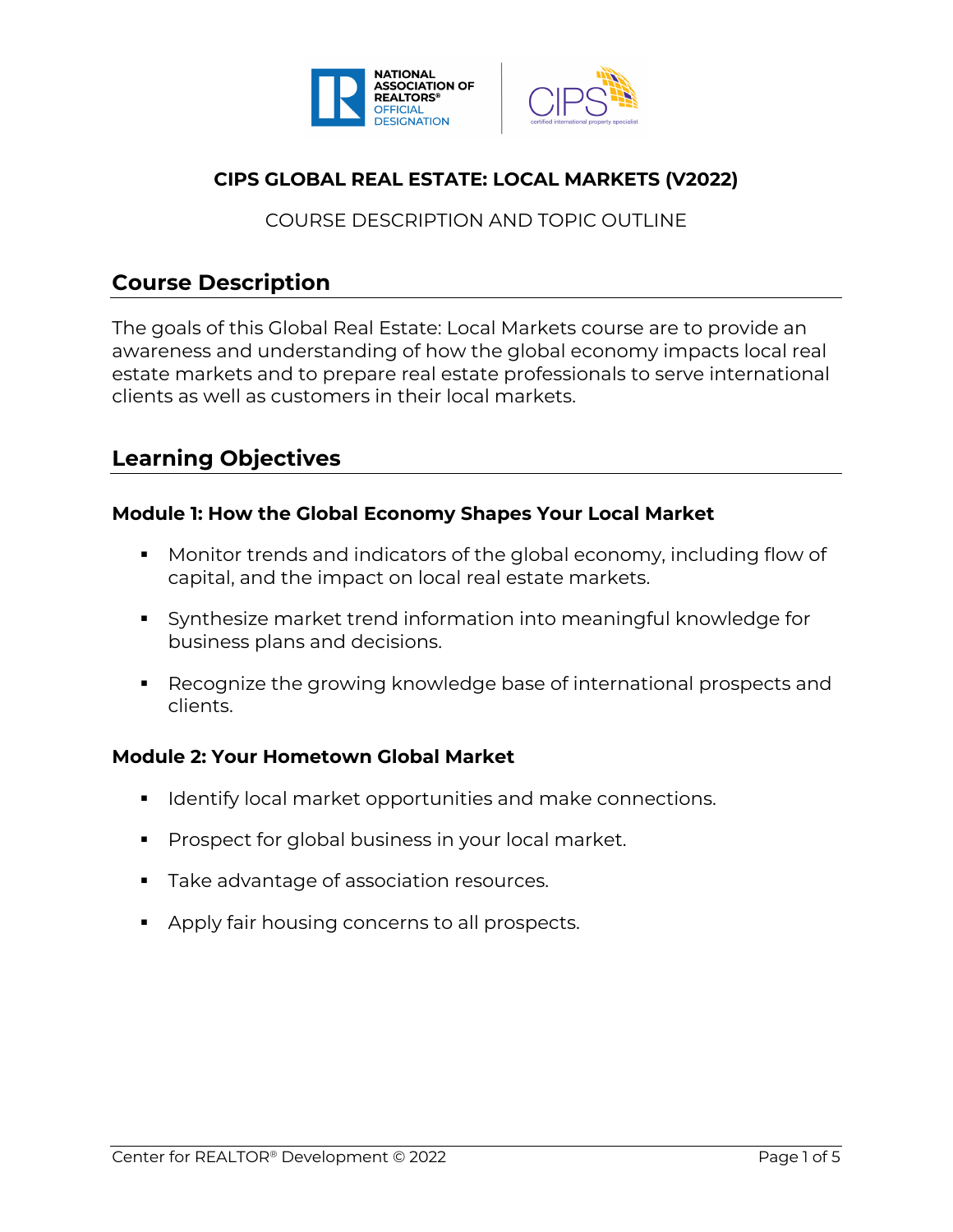



# **Module 3: Cultural Literacy for Business**

- Distinguish among cultural preferences and expectations.
- Demonstrate professionalism by serving clients and customers in culturally appropriate ways.
- Recognize opportunities in the Hispanic consumer market.

# **Module 4: Serving the Global Market**

- Adapt your core real estate skills and knowledge base to serve the global market.
- Develop a standardized process for qualifying clients and customers.
- Guide prospects in understanding local transactions.
- Demonstrate commitment to cybersecurity.

### **Module 5: Networking Power**

- Derive maximum professional benefit from business and personal interactions.
- Build up a network of contacts that can lead to referral business.

# **Module 6: Planning > Action > Results**

- Formulate a plan and set goals in achievable increments.
- § Allocate resources.
- Implement an action plan for integrating global business into your real estate practice.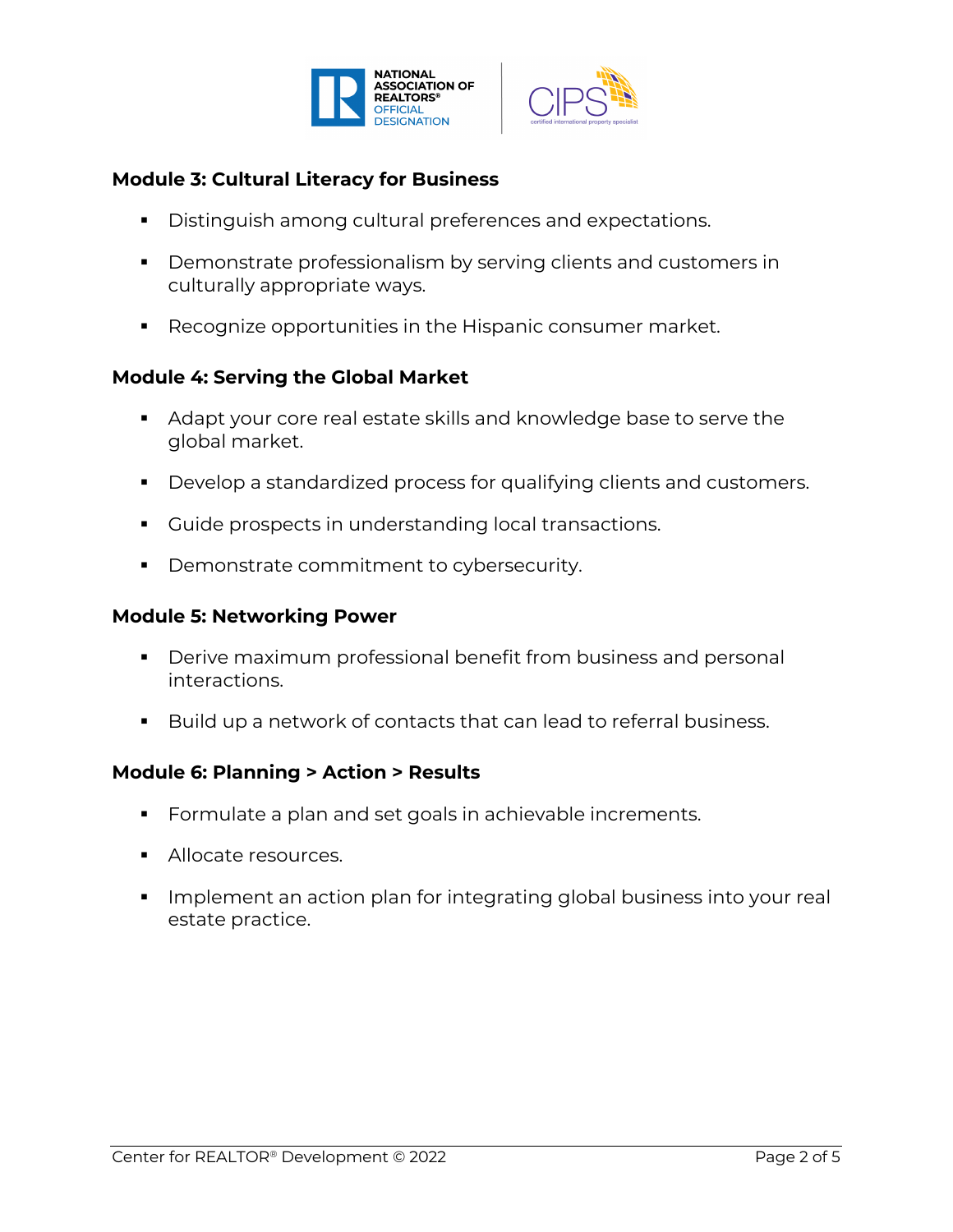



# **Topic Outline**

#### **Introduction**

- **A.** Course Learning Goal
- **B.** Course Overview and Learning Objectives
- **C.** Activities and Class Procedures
- **D.** International REALTOR® Membership
- **E.** Earning the CIPS Designation
- **F.** Course Requirements
- **G.** International Real Estate Experience
- **H.** Are You Global?

#### **Module 1: How the Global Economy Shapes Your Market**

- **A.** Global Economy, Local Markets
- **B.** The Impact of Globalization
- **C.** Global Forces
- **D.** Capital—What Flows
- **E.** Influences on Capital Flow
- **F.** Monitoring Trends and Indicators
- **G.** Key Point Review

#### **Module 2: Your Hometown Global Market**

- **A.** Do I Have to Leave Home?
- **B.** Gateway Cities and Beyond
- **C.** The Top Five Countries of Origin
- **D.** Working With International Buyers
- **E.** Prospecting Glocally
- **F.** Target Marketing
- **G.** Key Point Review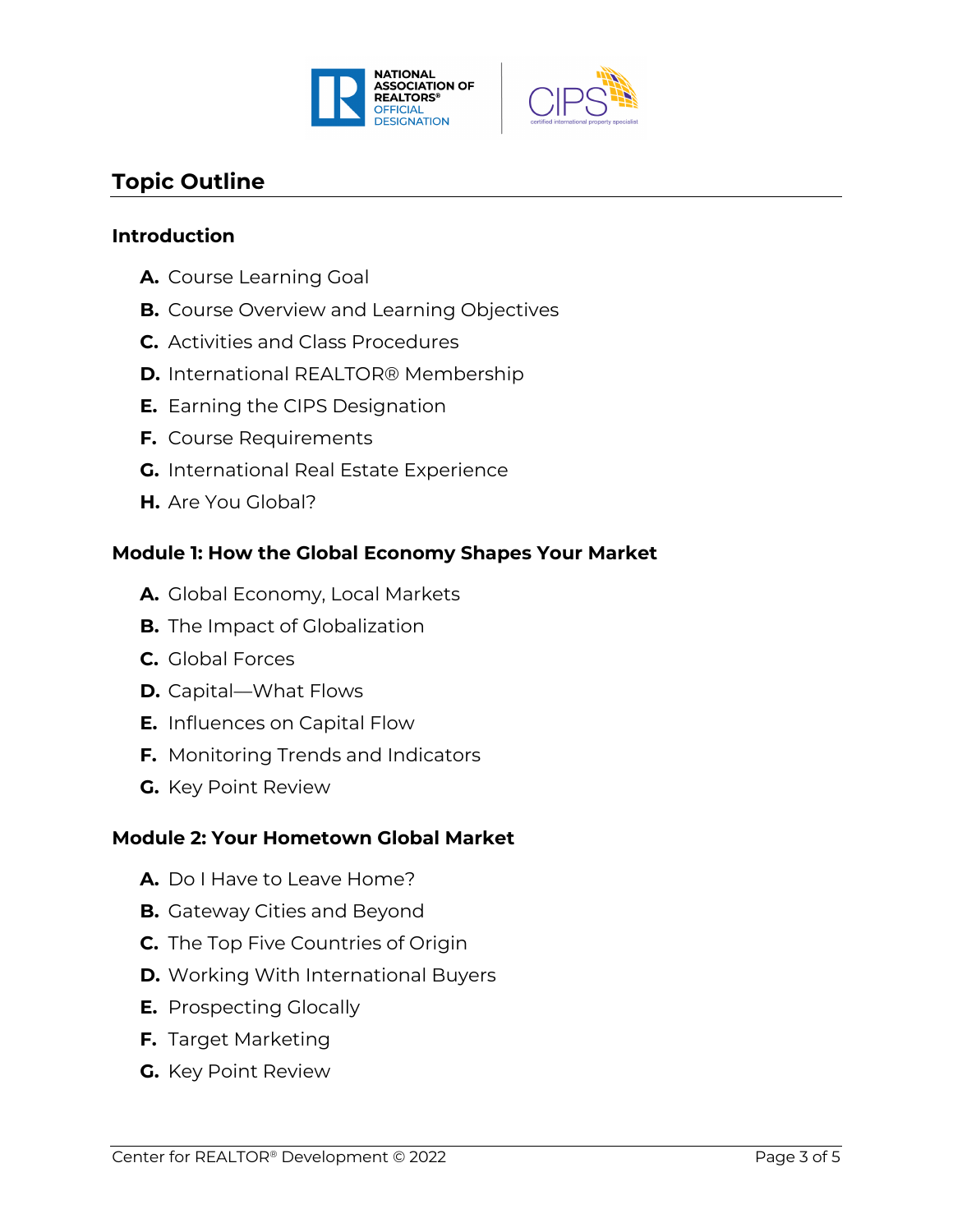



# **Module 3: Cultural Literacy for Business**

- **A.** Understanding Cultural Differences
- **B.** Cross-Cultural Business Skills
- **C.** Negotiations and Decision-Making
- **D.** Diversity and Inclusion
- **E.** Religious Traditions in Business
- **F.** Active Listening
- **G.** Hispanic Consumers
- **H.** Where in the World Is?
- **I.** Key Point Review

# **Module 4: Serving the Global Market**

- **A.** Adapting Your Core Real Estate Skills
- **B.** Qualifying International Prospects
- **C.** Qualifying International Clients
- **D.** Real Estate Practices Around the World
- **E.** Does It Have to Be in Writing?
- **F.** Privacy and Security
- **G.** Key Point Review

# **Module 5: Networking Power**

- **A.** Is Global Networking Different?
- **B.** Networking as a Business Strategy
- **C.** Finding and Making Contacts
- **D.** Build Your Team
- **E.** A Networking Information System
- **F.** Connecting Virtually
- **G.** Referral Networks
- **H.** CIPS Network